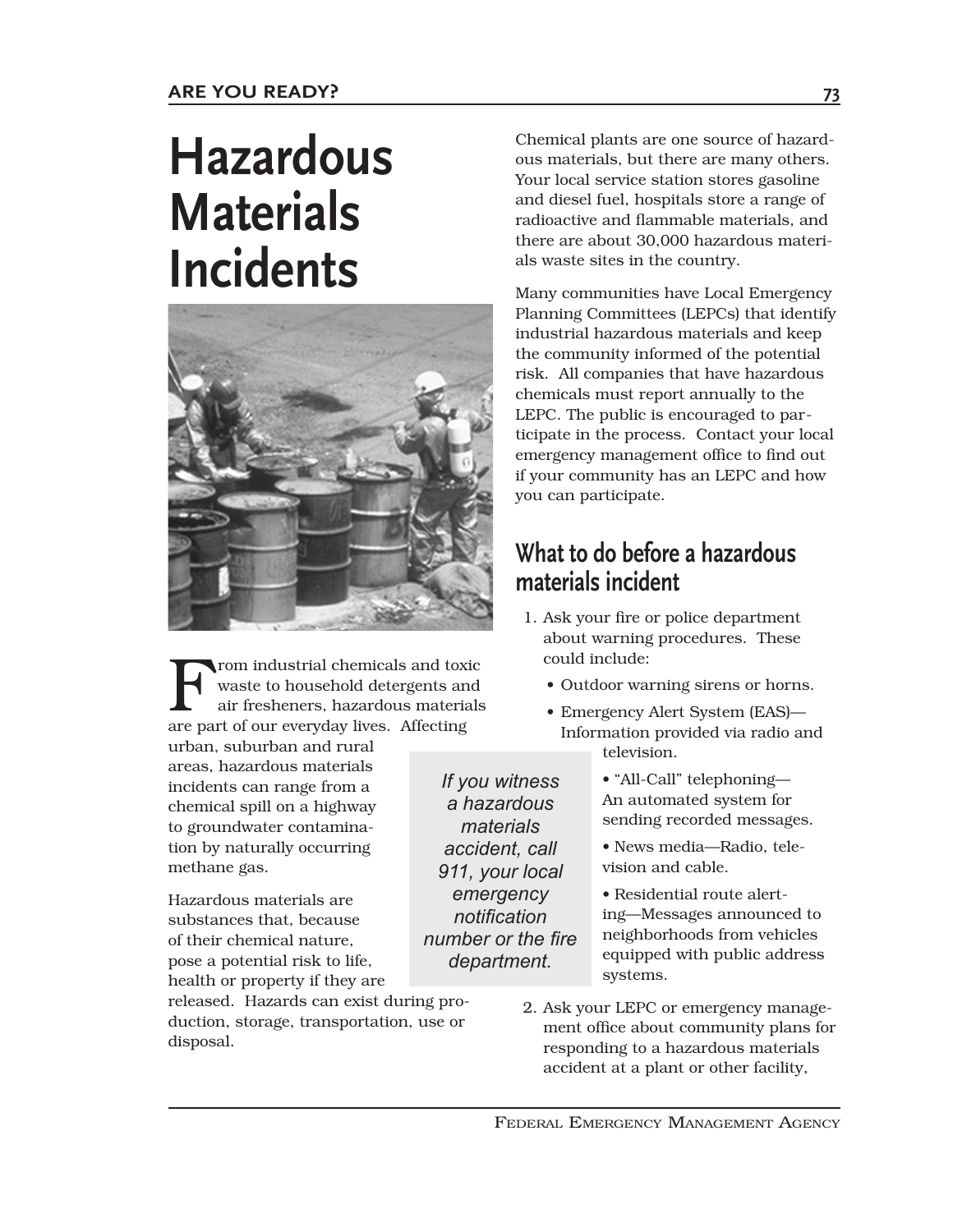or a transportation accident involving hazardous materials.

- 3. Ask your LEPC about storage and usage of hazardous chemicals in your local area.
- 4. Use the information gathered from LEPC and local emergency management offices to evaluate risks to your household. Determine how close you are to factories, freeways, or railroads that may produce or transport toxic waste.
- 5. Be prepared to evacuate. An evacuation could last for a few hours or several days. See the "Evacuation" and "Emergency Planning and Disaster Supplies" chapters for important information.
- 6. Be prepared to shelterin-place; that is, to seek safety in your home or any other building you might be in at the time of a chemical release. At

home you should select a room to be used as a shelter. The shelter room for use in case of a hazardous material incident should be above ground, large enough to accommodate all household members and pets, and should have the fewest possible exterior doors and windows. You should also assemble a shelter kit to be used to seal the shelter room during a chemical release. The kit should include plastic sheeting, duct tape, scissors, a towel, and modeling clay or other material to stuff into cracks.

**What to do during a hazardous materials incident**

- 1. If you witness (or smell) a hazardous materials accident, call 911, your local emergency notification number or the fire department as soon as safely possible.
- 2. If you hear a warning signal, listen to local radio or television stations for further information. Follow instructions carefully.

*An evacuation due to a hazardous materials incident could last for a few hours or several days. Be prepared in advance.*

3. Stay away from the incident site to minimize the risk of contamination.

4. If you are caught outside during an incident, remember that gases and mists are generally heavier than air. Try to stay upstream, uphill and upwind—hazardous materials can quickly be transported by water and wind. In general, try to go at least one-half mile (10 city blocks) from the danger area; for many incidents you will need to go much further.

- 5. If you are in a motor vehicle, stop and seek shelter in a permanent building if possible. If you must remain in your car, keep car windows and vents closed and shut off the air conditioner and heater.
- 6. If asked to evacuate your home, do so immediately.
	- If authorities indicate there is enough time, close all windows, shut vents and turn off attic, heating and air conditioning fans to minimize contamination.
	- See the "Evacuation" chapter for more information.

FEDERAL EMERGENCY MANAGEMENT AGENCY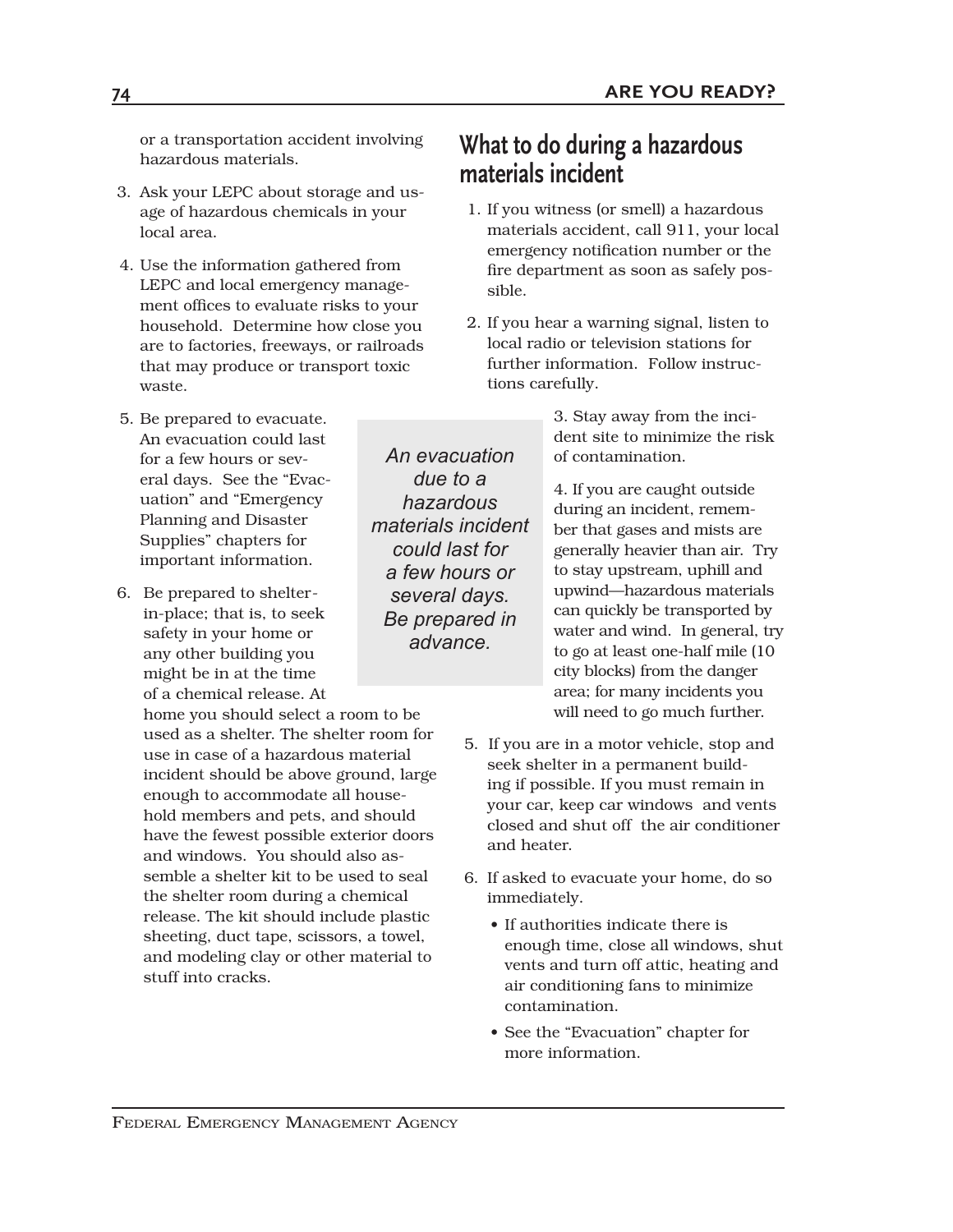- 7. If you are requested to stay indoors (shelter-in-place) rather than evacuate:
	- Follow all instructions given by emergency authorities.
	- Get household members and pets inside as quickly as possible.
	- Close and lock all exterior doors and windows. Close vents, fireplace dampers and as many interior doors as possible.
	- Turn off air conditioners and ventilation systems. In large buildings, building superintendents should set all ventilation systems to 100 percent recirculation so that no outside air is drawn into the building. If this is not possible, ventilation systems should be turned off.
	- Go into the pre-selected shelter room (the above-ground room with the fewest openings to the outside). Take a battery-powered radio, water, sanitary supplies, a flashlight, and the shelter kit containing plastic sheeting, duct tape, scissors, a towel, and modeling clay or other materials to stuff into cracks.
	- Close doors and windows in the room. Stuff a towel tightly under each door and tape around the sides and top of the door. Cover each window and vent in the room with a single piece of plastic sheeting, taping all around the edges of the sheeting to provide a continuous seal. If there are any cracks or holes in the room, such as those around pipes entering a bathroom, fill them with modeling clay or other similar material.
	- Remain in the room, listening to emergency broadcasts on the radio, until authorities advise you to leave your shelter.
	- If authorities warn of the possibility of an outdoor explosion, close all drapes, curtains, and shades in the

room. Stay away from windows to prevent injury from breaking glass.

- When authorities advise people in your area to leave their shelters, open all doors and windows and turn on air conditioning and ventilation systems. These measures will flush out any chemicals that infiltrated into the building.
- See the "Shelter" chapter for more information.
- 8. Schools and other public buildings may institute procedures to shelter in place. If there is a hazardous materials incident and your children are at school, you will probably not be permitted to drive to the school to pick up your children. Even if you go to the school, the doors will probably be locked to keep your children safe. Follow the directions of your local emergency officials.
- 9. Avoid contact with spilled liquids, airborne mists or condensed solid chemical deposits. Keep your body fully covered to provide some protection. Wear gloves, socks, shoes, pants and long sleeved shirts.
- 10. Do not eat or drink food or water that may have been contaminated.
- 11. If indoors, fill the bathtub (first sterilize it with a diluted bleach solution—one part bleach to ten parts water) and large containers with water for drinking, cooking, and dishwashing. Be prepared to turn off the main water intake valve in case authorities advise you to do so.

#### **What to do after an incident**

- 1. Do not return home until local authorities say it is safe.
- 2. Upon returning home, open windows, vents and turn on fans to provide ventilation.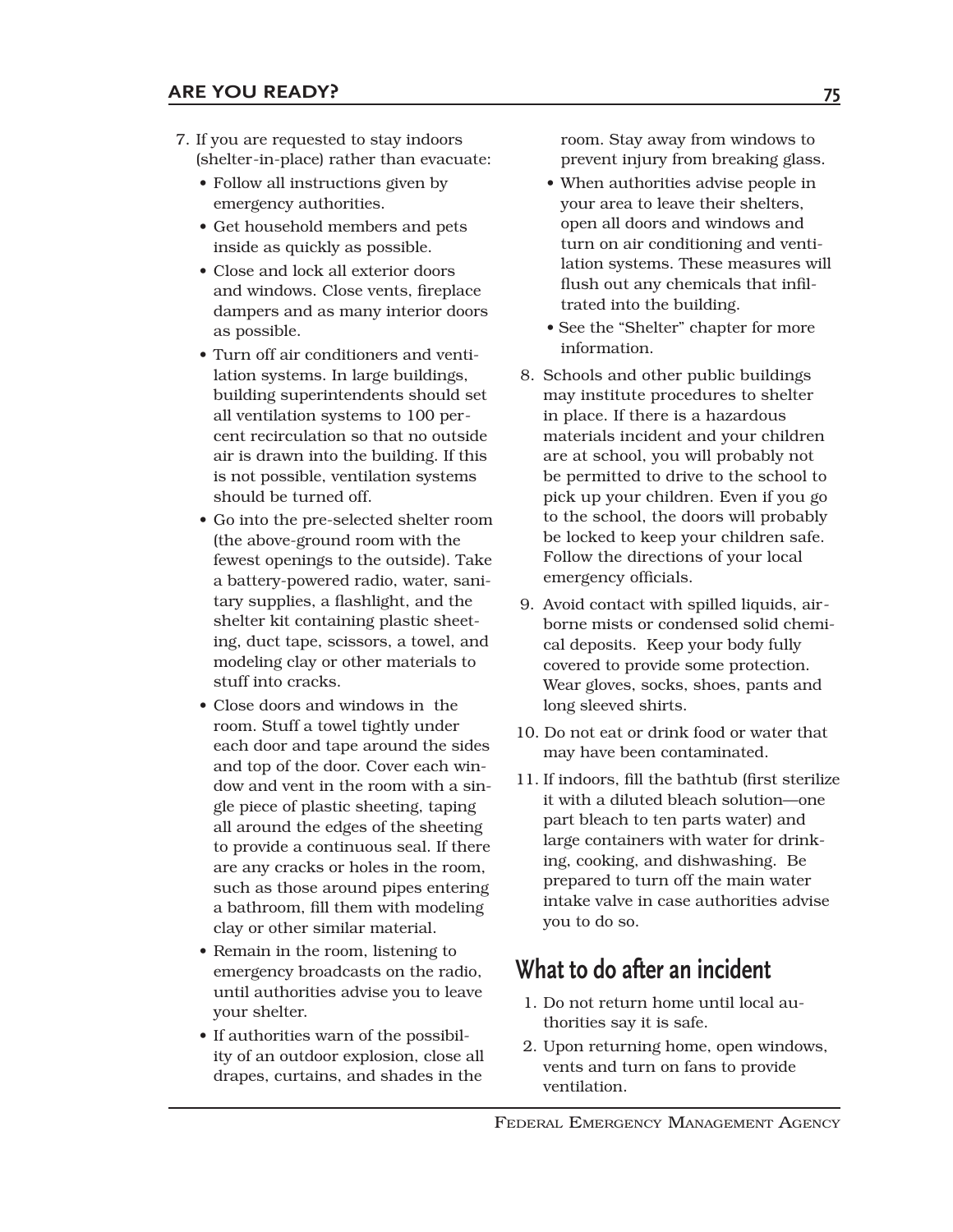- 3. A person or item that has been exposed to a hazardous chemical may be contaminated and could contaminate other people or items. If you have come in contact with or have been exposed to hazardous chemicals, you should:
	- Follow decontamination instructions from local authorities. (Depending on the chemical, you may be advised to take a thorough shower, or you may be advised to stay away from water and follow another procedure.)
	- Seek medical treatment for unusual symptoms as soon as possible.
	- If medical help is not immediately available and you think you might be contaminated, remove all of your clothing and shower thoroughly (unless local authorities say the chemical is water reactive and advise you to do otherwise). Change into fresh, loose cloth-

ing and seek medical help as soon as possible.

- Place exposed clothing and shoes in tightly sealed containers. Do not allow them to contact other materials. Call local authorities to find out about proper disposal.
- Advise everyone who comes in contact with you that you may have been exposed to a toxic substance.
- 4. Find out from local authorities how to clean up your land and property.
- 5. Report any lingering vapors or other hazards to your local emergency services office.
- 6. See the "Recovering from Disaster" and "Shelter" chapters for more information.

*Household Chemical Emergencies*

Nearly every household uses products containing hazardous materials. Although the risk of a chemical accident is slight, knowing how to handle these products and how to react during an emergency can reduce the risk of injury.

# **How to prepare for household chemical emergencies**

*If you spill a chemical, clean it up immediately with rags. Be careful to protect your eyes with eyeglasses or goggles and your skin with gloves.* 

1. Contact agencies with expertise on hazardous household materials, such as your local public health department or the Environmental Protection Agency, for information about potentially dangerous household products and their antidotes. Ask about the advisability of maintaining antidotes in your home for: cleaners and germicides, deodorizers, detergents, drain and bowl cleaners, gases, home medications,

laundry bleaches, liquid fuels, paint removers and thinners.

- 2. Follow instructions on the product label for proper disposal of chemicals. Proper disposal will ensure environmental and public health as well as household well being. If you have additional questions on chemical disposal, call your local environmental or recycling agency.
	- Small amounts of the following products can be safely poured down the drain with plenty of water: bathroom and glass cleaner, bleach, drain cleaner, household disinfectant, laundry and dishwashing detergent, rubbing alcohol, rug and upholstery cleaner, and toilet bowl cleaner.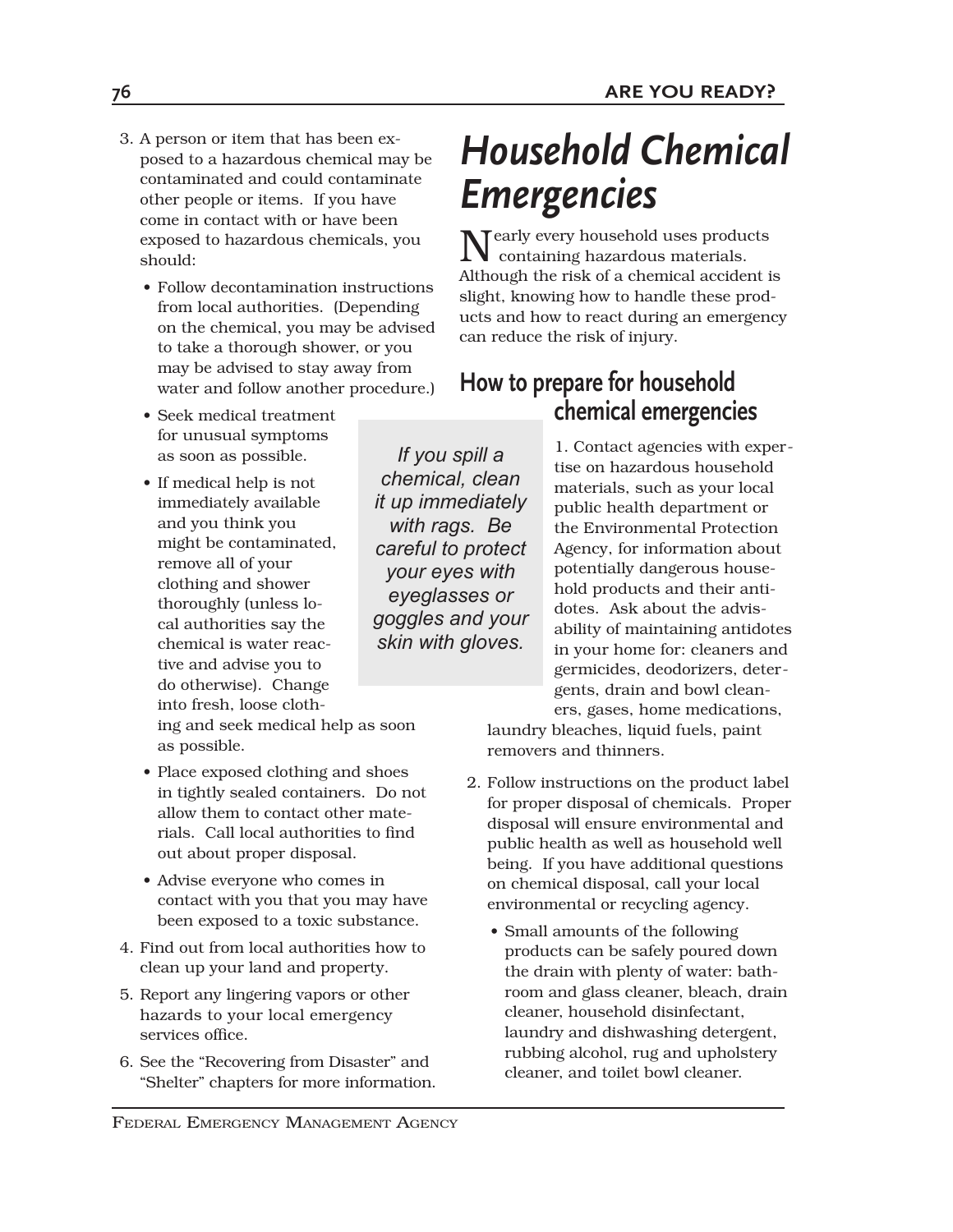- Small amounts of the following products should be disposed by wrapping the container in newspaper and plastic and placing it in the trash: brake fluid, car wax or polish, dish and laundry soap, fertilizer, furniture and floor polish, insect repellent, nail polish, oven cleaner, paint thinners and strippers, pesticides, powder cleansers, waterbased paint, wood preservatives.
- Dispose of the following products at a recycling center or a collection site: kerosene, motor or fuel oil, car battery or battery acid, diesel fuel, transmission fluid, large amounts of paint, thinner or stripper, power steering fluid, turpentine, gun cleaning solvents, and tires.
- Empty spray cans completely before placing in the trash. Do not place spray cans into a burning barrel, incinerator, or trash compactor because they may explode.
- Flush outdated and unused medicines down the toilet and place the empty container in the trash. Outdated medicines can cause ill effects. Flushing them will eliminate the risk of people or animals picking them out of the trash.
- 3. Read directions before using a new chemical product and be sure to store household chemicals according to the instructions on the label.
- 4. Store chemicals in a safe, secure location, preferably up high and always out of the reach of children.
- 5. Avoid mixing household chemical products. Deadly toxic fumes can result from the mixture of chemicals such as chlorine bleach and ammonia.
- 6. Never smoke while using household chemicals. Avoid using hair spray,

cleaning solutions, paint products, or pesticides near an open flame, pilot light, lighted candle, fireplace, wood burning stove, etc. Although you may not be able to see or smell them, vapor particles in the air could catch fire or explode.

- 7. If you spill a chemical, clean it up immediately with rags. Be careful to protect your eyes and skin (wear gloves and eye protection). Allow the fumes in the rags to evaporate outdoors, then dispose of the rags by wrapping them in a newspaper and placing them in a sealed plastic bag in your trash can.
- 8. Buy only as much of a chemical as you think you will use. If you have product left over, try to give it to someone who will use it. Storing hazardous chemicals increases risk of chemical emergencies.
- 9. Keep an A-B-C-rated fire extinguisher in the home and car, and get training from your local fire department on how to use it.
- 10. Post the number of the nearest poison control center by all telephones. In an emergency situation you may not have time to look up critical phone numbers.
- 11. Learn to detect hazardous materials. Many hazardous materials do not have a taste or an odor, and some can be detected because they cause physical reactions such as watering eyes or nausea. Other hazardous materials exist beneath the ground and can be recognized by an oil or foam-like appearance.
- 12. Learn to recognize the symptoms of toxic poisoning: